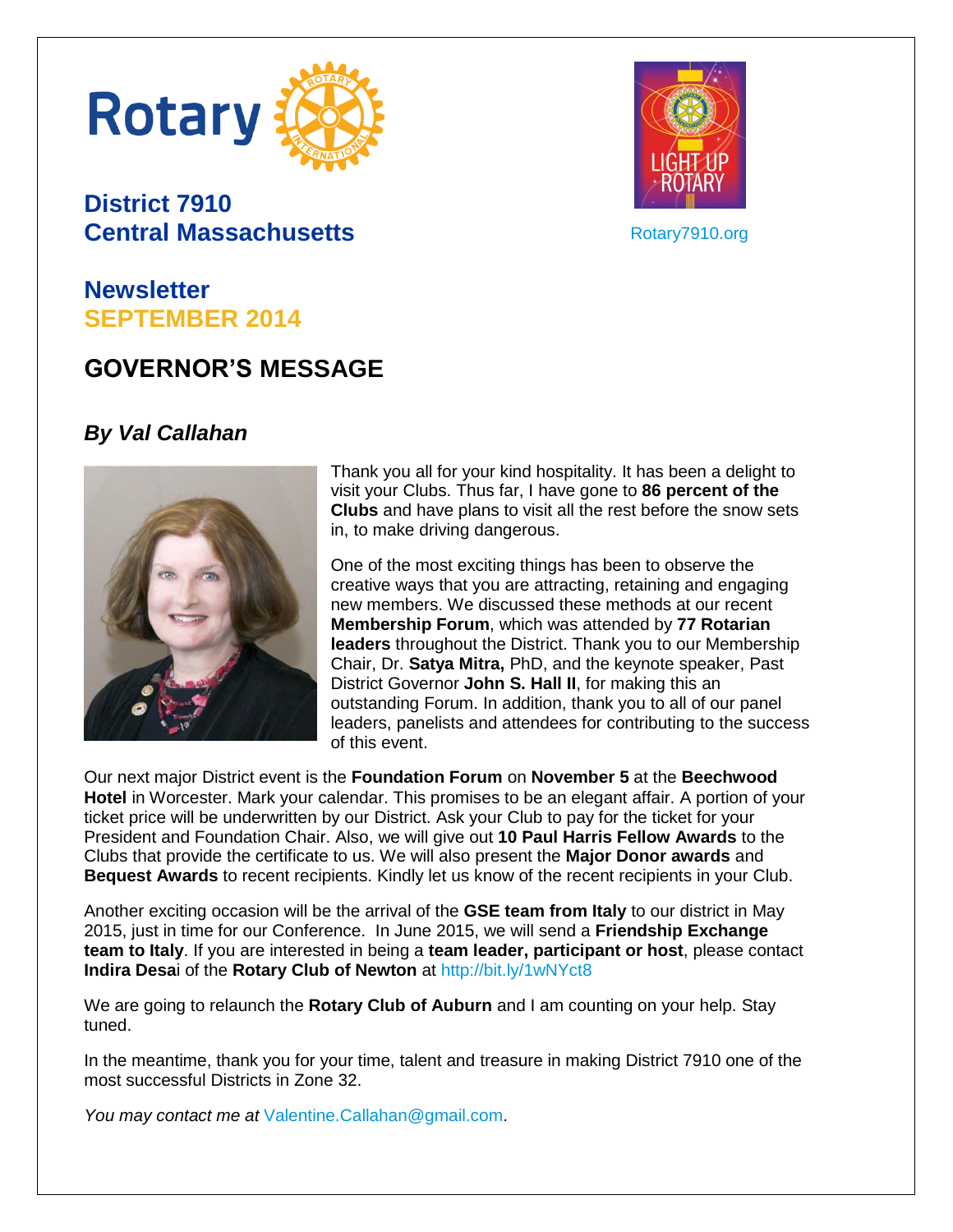## **District 7910 'Best Club Award' Application: Your chance to show off your good work**

#### *By Klaus Hachfeld*

Each year, our District Governor recognizes the **Best Club in District 7910** by presenting the **Best Club Bell** during the **District Conference** to a Club that comes out on top. The recognition is based on a point system calculated by a spreadsheet (see below).

The Bell is made available on loan to that Club for its use at meetings and special events for the following 12 months. The two runners-up are also recognized by receiving a special patch to attach to their Club banner.

Now is the time to review your Club's activities and see how you can make changes, to be in the running for these prestigious recognitions. You can download a **Microsoft Excel spreadsheet** [\(http://bit.ly/1qygF7o\)](http://bit.ly/1qygF7o), which calculates your score when you enter your information into the yellow cells. You can also download a **PDF file** [\(http://bit.ly/1ust4kN\)](http://bit.ly/1ust4kN), which serves the same purpose. While the Excel file will do calculations for you, the PDF file will not.

Please complete either form and e-mail it to me with copy to our Co-Chair, PDG **Bob Cassidy**, at [rac011846@comcast.net](file:///C:/Users/Steve/Desktop/rac011846@comcast.net) by **April 15, 2015**.



*Klaus Hachfeld is a past governor of* [District 7910](http://www.rotary7910.org/) *and a member of the* [Rotary Club of](http://www.sturbridgerotary.org/)  [Sturbridge.](http://www.sturbridgerotary.org/) *You may contact him at* [laserklaus@gmail.com](mailto:laserklaus@gmail.com).

# **NICview Update**

### *By Ron Goodenow, PhD*

NICview, now renamed to [NICU Webcams,](http://www.nicviewrotary.org/) was an exciting joint venture between District 7910 Rotary Clubs and a successful pre-natal program at **UMass Memorial Hospital** and **UMass Medical School,** both in Worcester. The effort was directed by Dr. **Alan Picarillo**, MD, during the 2013-14 Rotary year.

The webcams, provided with the help of Rotary, allowed parents and friends of young babies and their families to view the child 24/7



from anywhere in the world. This local Worcester project has now impacted family members in more than 200 Massachusetts towns, 47 states, 30 countries and five continents.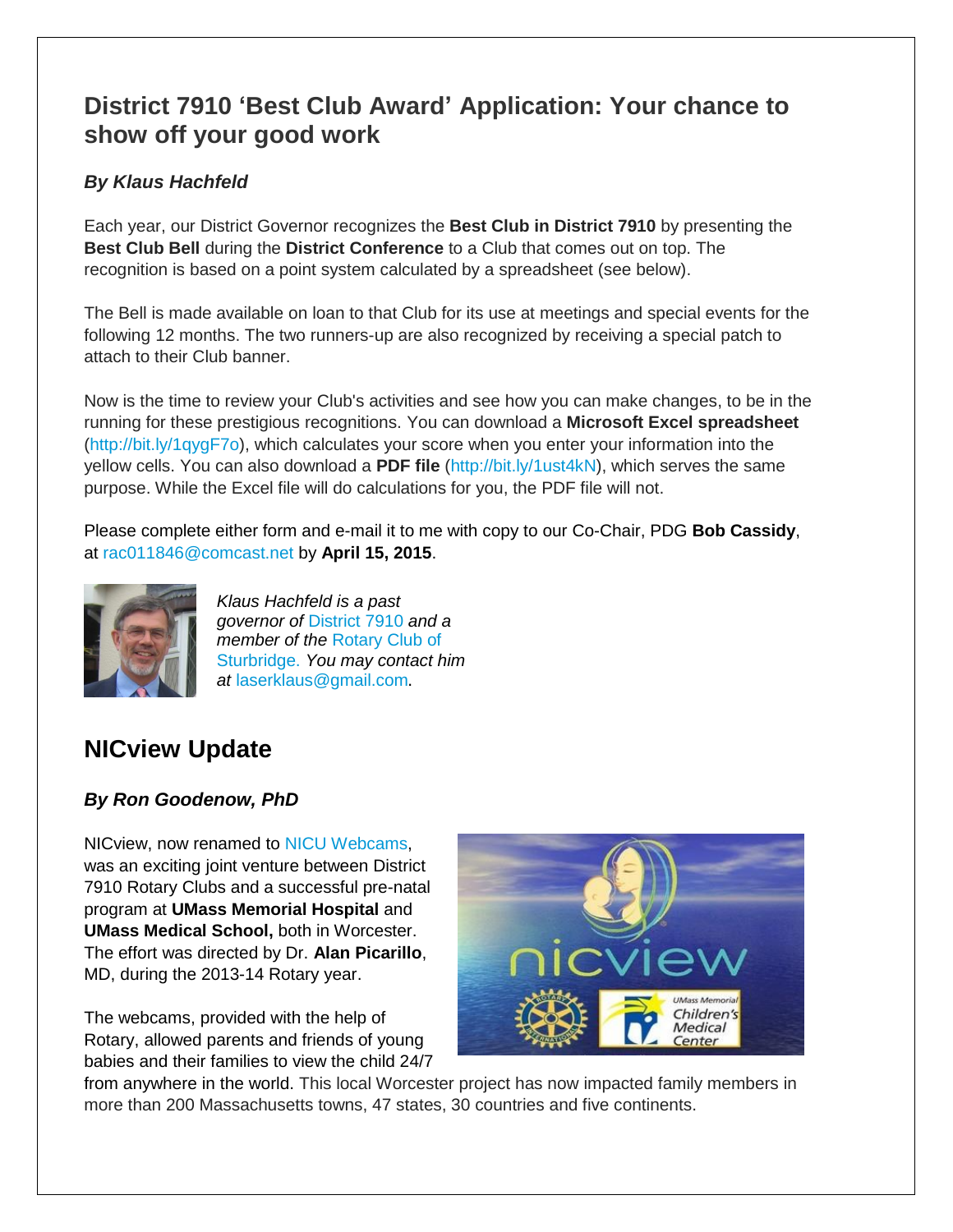The following depiction tells much of the story:



Look carefully at the above graphic and you will learn some fine lessons. One of the greatest is that coalitions of Rotarians, Rotaractors, businesses and a private foundation banded together to support the project. In so, they doing created excitement, new members and much more. NICview enthusiasm was evident at the celebratory UMass Gala last March 13, sponsored by UMass Medical School. Visit<http://bit.ly/1vjgGBx> to enjoy photos of the event.

Where do we go from here? The project has expanded beyond District 7910.



*Ron Goodenow is a member of the* [Rotary Club of Westborough](http://www.westboroughrotary.org/)*, past president of the* [Rotary Club of](https://www.facebook.com/NorthboroMARotaryClub)  [Northborough](https://www.facebook.com/NorthboroMARotaryClub) *and web editor of*  [NICviewRotary.org](http://www.nicviewrotary.org/)*. You may contact him at* [ron.goodenow@gmail.com.](mailto:ron.goodenow@gmail.com)

# **Rotary In 100 Seconds**

#### *By Alan Bowers*

Rotary Foundation chairs: Please present 100 Seconds to your members each meeting using as examples of short paragraphs, several of which are shown, below. Visit<http://bit.ly/1peIpyn> for the complete set of examples.

- $\triangleright$  Clubs in our District enjoyed grants from the RI Foundation: Athol/Orange sponsored a cancer survivor project. Brookline joined Boston in a literacy project. And Bedford provided their community with a bicycle safety training and helmet program. Every Rotarian every year. Thank You.
- $\triangleright$  Worcester Hospital was the beneficiary of a healing garden from the Worcester clubs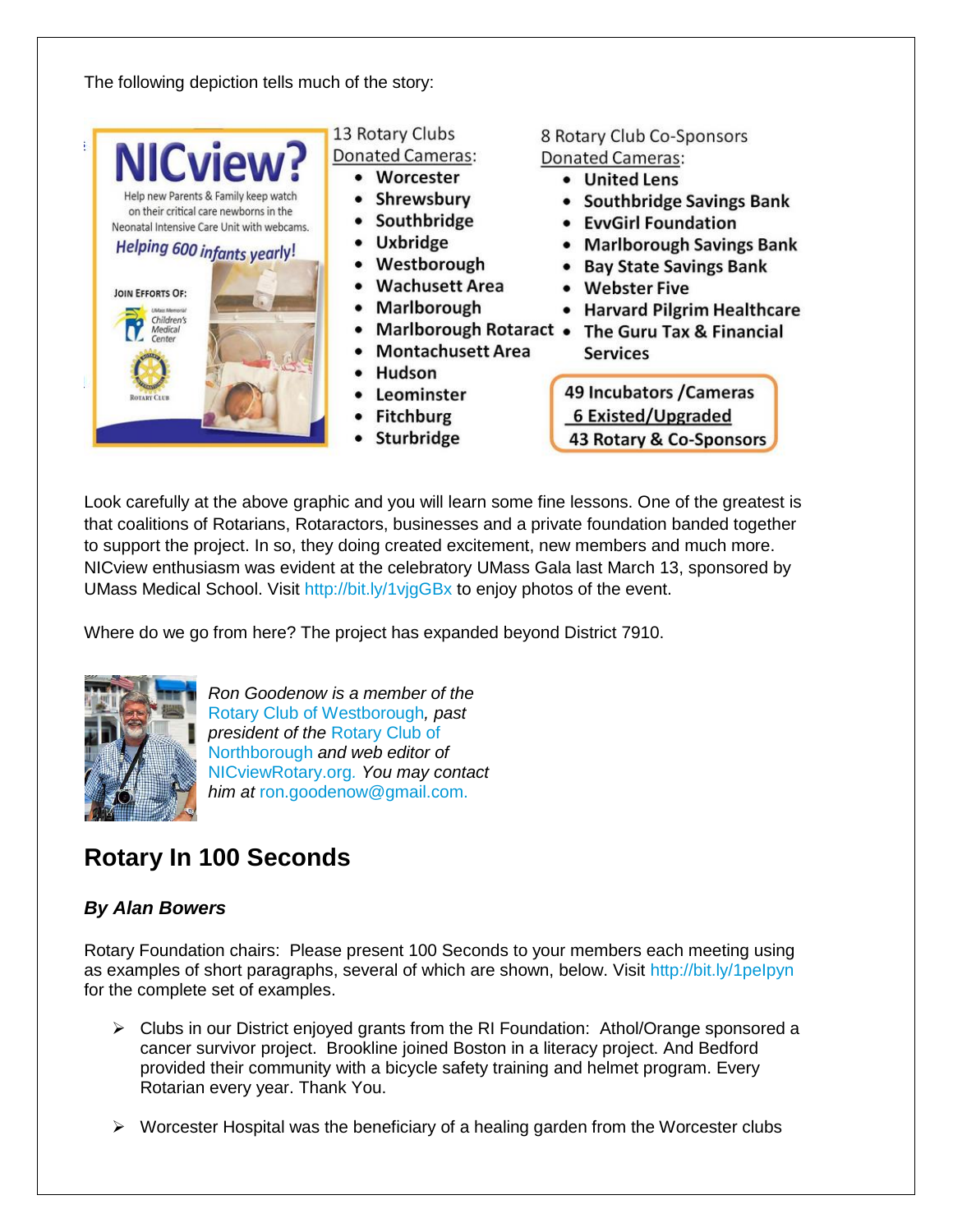sponsorship. And the Franklin Rotary club led an effort to restore a town War Memorial with the aid of a foundation grant, while Southboro got a refrigerator for the food pantry. Every Rotarian every year. Thank You.

- $\triangleright$  Your annual donation of \$100 to the Rotary foundation can assist local projects. Peace and vocational training for Gardner parents, Dictionary project in Leominster and Worcester, coats for the needy in Uxbridge, a joint project for the Concord River Boater and Stewardship Trail Map for the Concord and Bedford clubs. Those are your dollars at work in our district. Every Rotarian every year – Thank you.
- $\triangleright$  With a Rotary foundation grant, the Nashoba Area club led a domestic violence education program; the Brookline club provided a computer to the mental health center, and Waltham Rotarians worked with Rotaract on a Soccer project for their community. Every Rotarian every year. Thank you.
- The Rotary Foundation is a strategic partner with "Mercy Ships." The Foundation offers Rotary clubs and districts global grants to assemble training teams and medical professionals. The Jacksonville Florida club partnered with the Rotary club of Monrovia, Liberia to support eye and facial surgeries for more than 1,200 patients. That is your \$100 working. "Every Rotarian Every Year." Thank you for making a difference.
- Examples of projects within our District include: Food pantry in Dedham; dictionary project in Natick; Northboro's Child Car Seat project; Acton's Heating Oil Assistance project; and Waltham's Kindergarten Lending Library. That is your \$100 at work right here in our District. EREY and Thanks.



*Alan Bowers is the Foundation Committee chair for the Rotary Club of Athol-Orange, and a member of District 78910's Foundation Committee. You may contact him at [TheBowers2@verizon.net](mailto:TheBowers2@verizon.net)*.

### **Spotlight On An Outstanding Rotarian: Sanjay Deshpande of RC Wachusett Area**



**Sanjay Deshpande** (shown, second from right) had an early introduction to the Rotary way of life. He was the charter Secretary of the **Interact Club of Hyderabad**, India in 1966-'67. Then, he became the charter President of the **Rotaract Club of Hyderabad** for 1968-'69, the second year after Rotaract was established by Rotary International.

In 1970-'71, Sanjay was elected District Representative (equivalent of District Governor now), but RI had yet to approve the DG office for Rotaract, which was only the fourth year of Rotaract's existence for District 315, now is now

[District 3150.](http://www.rotary3150.org/) During that year, the number of Rotaract Clubs in D315 grew from seven to 18 and he visited all of them. This was in spite of D315's boundaries stretching 400 miles northsouth and 300 miles east-west over two states.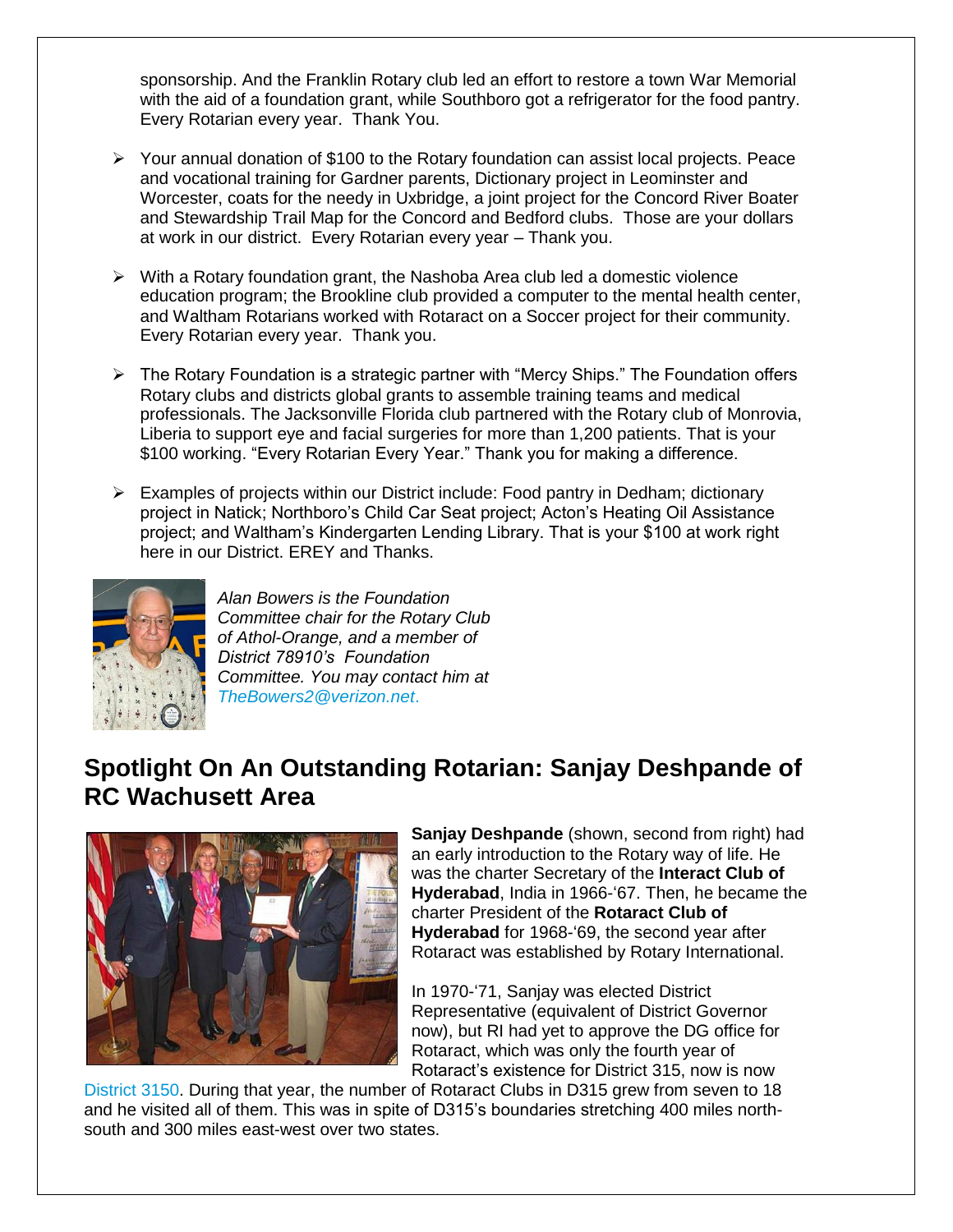While community service offered plenty of opportunities locally, and many small projects with that focus were undertaken, international service always appealed to Sanjay. Therefore, he supported several projects to make life in Hyderabad easier for the foreign students who were studying in India - mostly from African and Middle-Eastern countries.

After completing his BS (Chemical Engineering) degree from Osmania University in Hyderabad, India in 1973, Sanjay came to the United States and studied at UCLA for his MS (Engineering) in 1976 and MBA in 1977. He moved to Philadelphia in 1977 and married Smita in 1980. They have a daughter, Ankita. He then moved to Chicago, Atlanta and Chicago (again) for work, and finally set down roots in 2003 in Reading. While he has always lived his life the Rotary way service above self, the Four-Way Test and doing good in the world - he did not join Rotary in the U.S. until 2004.

Sanjay joined the [Rotary Club of West Reading/Wyomissing](http://portal.clubrunner.ca/6818/) in 2004. He focused on international service right away, completing a matching grant in 2005 and then securing for [District 7430](http://www.rotarydistrict7430.org/) a very rare 3H project in 2008.

The project focused on villages in India that needed to harvest rainwater, to provide clean water to the inhabitants. Easy access to water then allowed the villagers to focus on other uses for their time, such as literacy projects.

Sanjay's work at [EnerSys,](http://www.enersys.com/GlobalLanding.aspx) one of the world's largest industrial battery companies, became integral to part of this 3H project, when the company was determining ways to provide lighting to the villages in India. As part of the project he introduced solar lights, since there was no other light source at night.

Sanjay has served on District 7430's Matching Grants Committee for the last eight years. He has been the D7430 DGSC twice. He is a proud contributor to The Rotary Foundation because he believes the Foundation is admirably doing good in the world.

In 2013, Sanjay was awarded **The Rotary Foundation Citation for Meritorious Service**. This recognizes individual Rotarians who have demonstrated outstanding active service to the Rotary Foundation for more than one year.

After retiring from EnerSys in 2012, Sanjay and Smita moved to Boylston in 2013 and his membership was transferred to the [Wachusett Area Rotary Club](http://www.wachusettarearotary.org/) (WARC). Sanjay is presently president and CEO of [BST Systems Inc.](http://www.bstsys.com/) in Plainfield, CT. BST is a small, private battery company focused on safe, high-energy silver-zinc batteries for aerospace and defense application.

At District 7910, Sanjay has been active in the Rotary Foundation activities. He is the Club Foundation Chair and the District Grant Team Leader for Area C. At WARC, he has led the Club's 2014-'15 District Grant and Global Grant projects. In D7910, Sanjay and Smita are the District's **newest Major Donors** to **The Rotary Foundation** (see article, below).

### **Major Donors Hall of Fame**

The following **Rotary Club members** within **District 7910** are **Major Donors**, meaning each one has donated a total of at **least \$10,000** to [The Rotary Foundation.](https://www.rotary.org/myrotary/en/rotary-foundation) They are shown in alphabetical order, by Club name.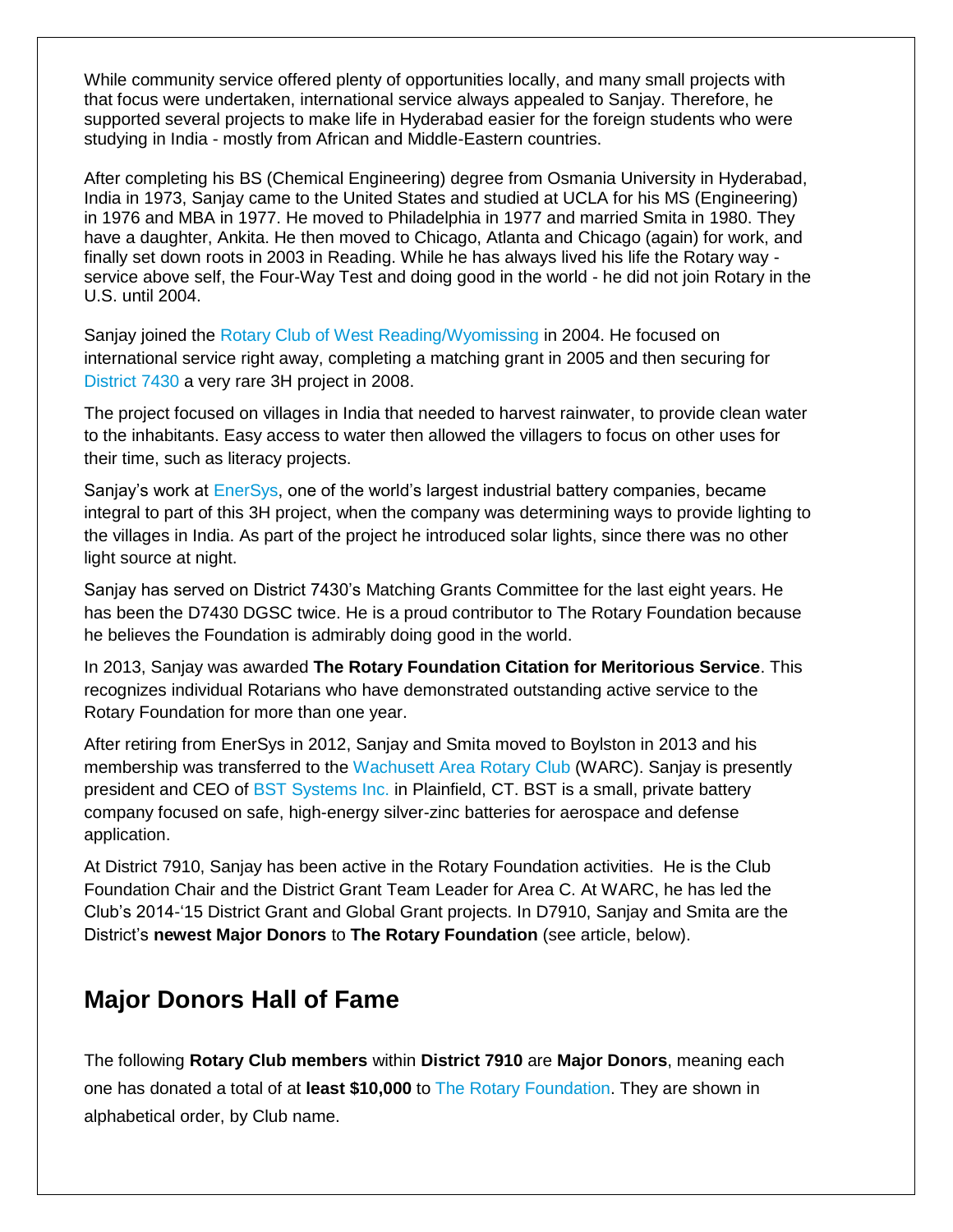

- **Acton:** Carol M. Toomey
- **Acton:** Edith A. Hill
- **Ayer:** Norman D. Tucker Jr.
- **Ayer:** Peter C. Burk and Karen M. Burk
- **Bedford:** Lawrence H. Carlton
- **Bedford:** Milan Jackson
- **Bedford:** Nathaniel K. Brown and Judith R. Brown
- **Bedford:** Ralph M. Hammond and Jean O. Hammond
- **Bedford:** Susanna M. Natti
- **Concord:** David J. Winstanley
- **Concord:** Middlesex Savings Bank
- **Concord:** Thomas R. Huckins
- **Fitchburg:** Ashwin Patel
- **Fitchburg:** Bharti Bhakta
- **Fitchburg:** Marcia D. Bellermann
- **Fitchburg East:** Carol L. Schwarzer and Peregrin F. Schwarzer
- **Fitchburg East:** Ralph P. Fortin
- **Framingham:** Richard E. Manelis and Ardis Manelis
- **Gardner:** James O. Garrison
- **Leominster:** Ashwin Patel Mr. Patel
- **Leominster:** Victor Bhakta
- **Littleton:** Carol L. Schwarzer and Peregrin F. Schwarzer
- **Lowell:** Doris D. Williams
- **Lowell:** Ernest G. Dixon Jr. and Jacqueline Dixon
- **Maynard:** Winfield W. Bemis and Marion E. Bemis
- **Milford:** Vera Cassinelli
- **Nashoba Valley:** Carol M. Toomey
- **Needam:** Richard D. Burnham
- **Needham:** Ted Shaughnessy Jr. and Marilyn Shaughnessy
- **Neponset Valley:** Thomas R. Polito Jr.
- **Newton:** Richard T. Hardaway
- **Southboro:** Richard F. Dietz Jr.
- **Southboro:** Robert Paul Tallman
- **Sturbridge:** Lorraine H. Herbert
- **Wachusett Area:** Sanjay and Smita Deshpande
- **Wellesley:** John A. Robbins
- **Wellesley:** Robert Paul Tallman
- **Westboro:** Alfred E. Horka and Jean L. Horka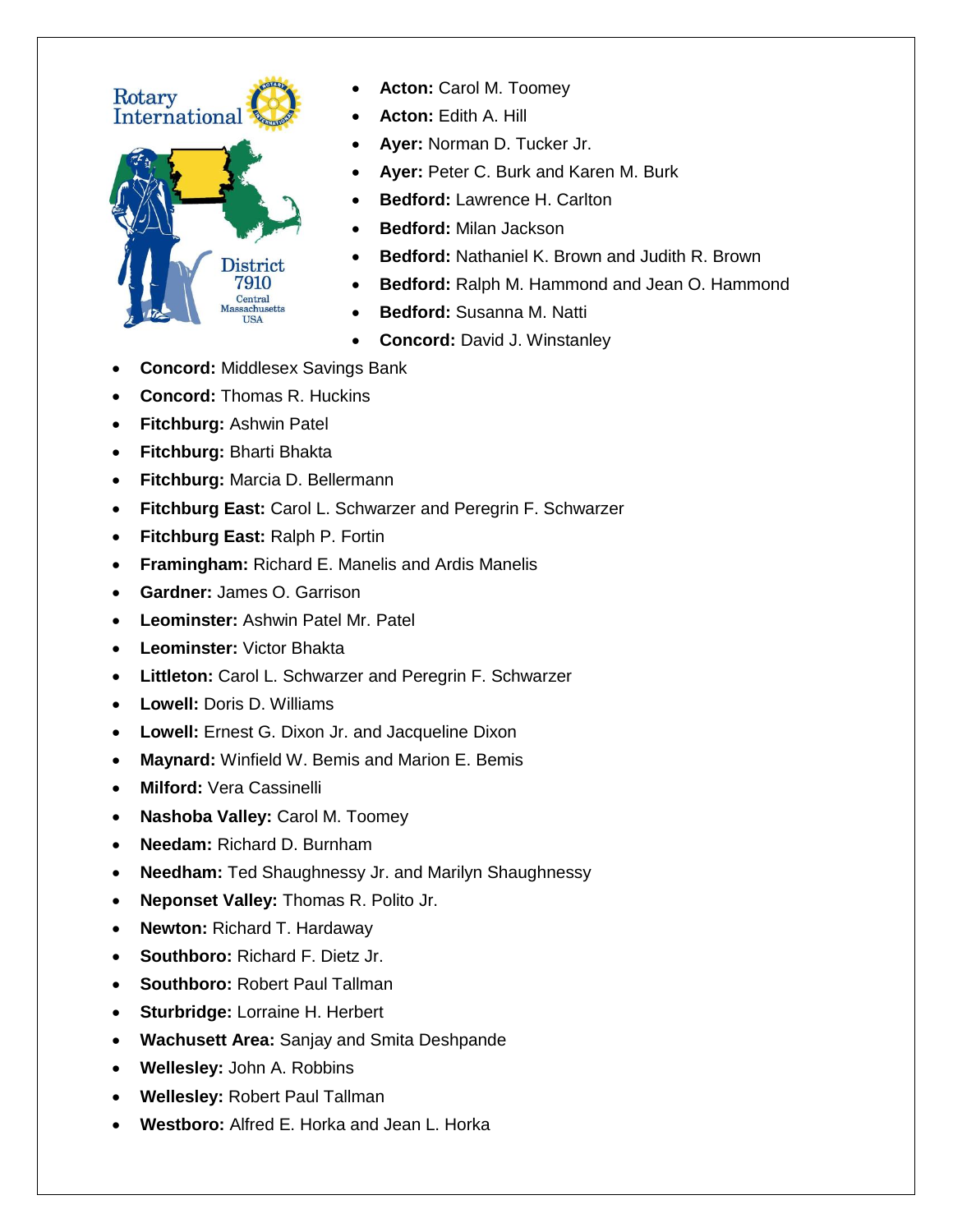- **Westboro:** Lawrence Ware and Evelyn Ware
- **Westboro:** Milton H. Steen and Berit A. Steen
- **Weston:** Gregory & Letitia Cooper Trust
- **Weston:** Stanley M. Lewis
- **Westwood:** Alexander A. Courtney Sr.
- **Worcester:** Edward C. Hall and Dottie Hall
- **Worcester:** Valentine Callahan

### **GEMINI Beer & Wine Tasting On October 8 In Westborough**



The [Rotary Club of Westborough](http://www.westboroughrotary.org/) will host a [GEMINI](https://docs.google.com/file/d/0B_NvYidaM9djQnZjcHo2RmhBSjQ/edit)  [Beer & Wine Tasting](https://docs.google.com/file/d/0B_NvYidaM9djQnZjcHo2RmhBSjQ/edit) **interclub social** on Wednesday, **October 8** from 6:00 to 8:00 pm at **Westborough Country Club.** It will be a fun, elegant evening, sampling a delectable variety of beer and wine paired with delicious appetizers. **Tickets are \$20** per person. They may be purchased [online](http://store.juliosliquors.com/online/products.php?cat=20) through **Julio's Liquors** and will be available at the door. For more information, check the [event flyer](https://docs.google.com/file/d/0B_NvYidaM9djQnZjcHo2RmhBSjQ/edit) or contact **Don Bouffard** at [BouffarD@WestboroughRotary.org.](mailto:bouffard@westboroughrotary.org)

# **Our Deepest Sympathy**



District 7910 extends our heartfelt condolences to the family of **John Markarian**, a longtime, active member of the **Rotary Club of Westwood**. He passed away peacefully on August 9 at his home in Foxboro, surrounded by his loving family. Visit<http://bit.ly/1vkEiF4> for his obituary.

### **Speakers Who Have Presented At District 7910 Rotary Clubs**



- **Speaker:** Lindsay Morand, great niece of E.B. White, who was author of "Charlotte's Web," and president of [E.B. White](https://www.facebook.com/lindsay49usa/timeline)  [Memorabilia Inc.](https://www.facebook.com/lindsay49usa/timeline)
- **Subject:** Life history of E.B. White
- **Rotary Club Presentations To Date:**
	- o [Montachusett](http://www.clubrunner.ca/Portal/Home.aspx?cid=3547) Area (9/18/14)
	- o [Fitchburg](https://www.facebook.com/pages/Fitchburg-Rotary-Club/128589503876798) (9/23/14)
- **Contact:** 978-697-7951; [Lindsay@EBWhiteNiece.com](mailto:lindsay@EBWhiteNiece.com)